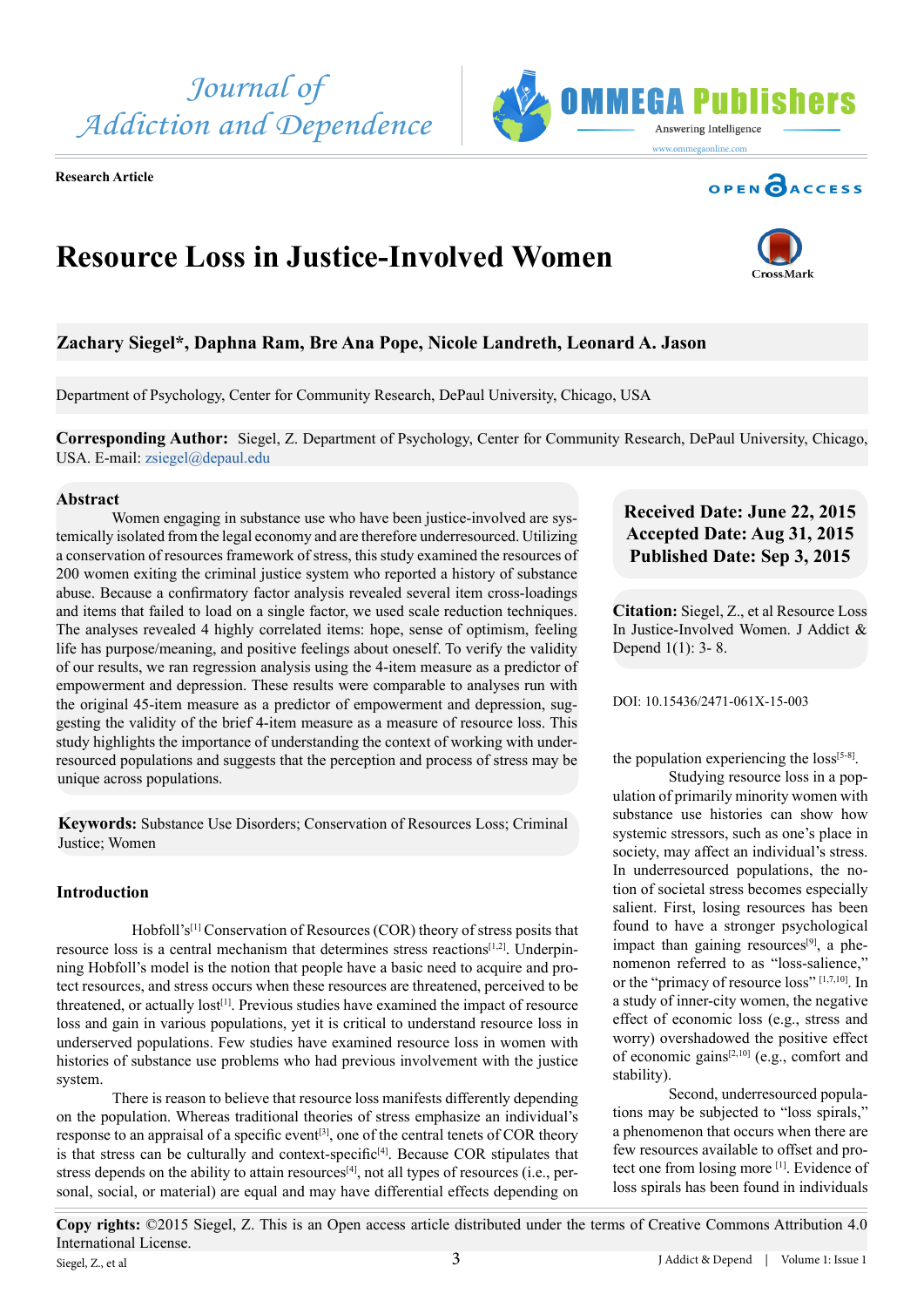

experiencing job burnout and those who have been exposed to violence<sup>[\[11-13\]](#page-5-1)</sup>. It is important to note that what propels someone into a loss spiral is not mismanagement of resources or inability to employ resources properly, but that one seeks short-term immediate gains that may be self-defeating in the future<sup>[10]</sup>.

There is currently a gap in the COR literature with respect to resource loss observed in samples of minority women, who also occupy lower socioeconomic strata. The one study that did examine COR in this population<sup>[3]</sup> focused on examining losses related to objects and materials rather than interpersonal conflict and loss of intimate others. The investigators argued that the stress from object and material loss was most salient in this sample of women. Furthermore, given the vulnerable and transient nature of this population, the researchers stated that concentrating on material loss in this sample avoided confounds of interpersonal conflict and loss of intimate others[\[2\].](#page-4-6) But there is reason to believe that other resources, like social and personal characteristics, are just as important as material and object resources to underserved or marginalized populations. For example, in a population of individuals who experienced homelessness, improved quality of life was associated with not only income and employment, but also with social support and belonging to a community $[14]$ .

In the current study, we examined how all aspects of the conservation of resources evaluation of loss (CORE-L) behave in a group of women with substance abuse histories who have also been involved in the criminal justice system. Given resources within COR are sensitive to sociocultural factors, and the women who comprised our sample were systemically underresourced, the current study explored the understanding of social stressors related to those who have had problems with substance use and a criminal history. Because previous work utilizing the conservation of resource evaluation loss (CORE-L) measure showed that the factor structure differed depending on the research population<sup>[5,15]</sup>. we initially conducted a factor analysis to understand which aspects of resource loss were most prevalent in this sample. We hypothesized that the women in our sample would primarily report loss of economic resources.

### **Method**

#### **Participants**

The present study analyzed baseline data from a National Institute of Health funded project conducted over the course of two years. Two hundred women between the ages of 18 and 59 ( $M = 39.94$ ,  $SD = 8.58$ ) who self-reported having an alcohol and/or other substance use disorder were recruited from multiple sites in metropolitan Chicago and its suburbs from 2008 to 2011<sup>[\[16\]](#page-5-3)</sup>. The recruitment sites included the Cook County Sheriff's Women's Justice Program at Cook County Jail and various substance abuse treatment sites throughout Chicago and Northern Illinois. Many women in the present study were recruited from substance abuse treatment centers. In addition, recruitment flyers were posted and/or distributed in multiple community-based organizations (CBOs) which provide services to formerly incarcerated women or substance users. Participants were also recruited using snowball sampling techniques. All participants were enrolled in the treatment study with IRB approved informed consent procedures that included outlining the study. Participants received a \$40 grocery store gift certificate for participating in the initial interview. Interviewers tracked and interviewed participants during the 24-month span of their involvement in the study. A complete list of demographics is listed in Table 1.

|  |  |  | Table 1: Demographic characteristics |  |
|--|--|--|--------------------------------------|--|
|--|--|--|--------------------------------------|--|

| $N = 200$                            | Participants         |           |
|--------------------------------------|----------------------|-----------|
|                                      | $\frac{0}{0}$<br>(n) |           |
| Race                                 |                      |           |
| <b>Black / African American</b>      | 74.5%                | (149)     |
| White / Caucasian                    | 22.5%                | (45)      |
| Latina / Hispanic                    | 2%                   | (4)       |
| Other                                | 1%                   | (2.0)     |
| Marital status                       |                      |           |
| In relationship                      | 65.5%                | (131)     |
| Never Married                        | 61.5%                | (123)     |
| Work status                          |                      |           |
| Unemployed                           | 66%                  | (132)     |
| Working                              | 34%                  | (68)      |
| Seeking Employment                   | 22%                  | (43)      |
| Source of income                     |                      |           |
| Employment                           | 23.8%                | (43)      |
| Selling drugs                        | 17.3%                | (34)      |
| Sex work                             | 14.7%                | (29)      |
| Other illegal activities             | 11.2%                | (22)      |
| Legal status                         |                      |           |
| On parole                            | 57.5%                | (115)     |
| Awaiting trial                       | 21%                  | (42.00)   |
| Substance history                    |                      |           |
| Heroin as primary substance          | 47%                  | (94)      |
| Cocaine as primary substance         | 29.5                 | (59)      |
| Overdosed at least once              | 31%                  | (62)      |
| Prior treatment for alcohol          | 30.5%                | (61)      |
| Prior treatment for other substances | 66.5%                | (137)     |
| Been to treatment six or more times  | 21.5%                | (43)      |
| Other demographic information        | M                    | <b>SD</b> |
| Average monthly income               | \$2,697              | \$4,762   |
| Average number of arrests            | 16.5                 | 35.2      |
| Average # of months incarcerated     | 46.5                 | 69.8      |

#### **Procedure**

Participants completed a two-hour interview. We collected data on the types of criminal charges for which participants had been arrested, their previous criminal histories, drug use and misuse histories, and the number of arrests and months incarcerated. In addition to demographic questions, participants completed several psychological measures.

#### **Measures**

Resource Loss. Resource loss was measured by the Conservation of Resources-Evaluation<sup>[1,5]</sup>. The version of COR-E utilized in this study was a 45-item measure assessing perceived loss of various types of resources (e.g., transportation, health of family members, adequate food, and good relationship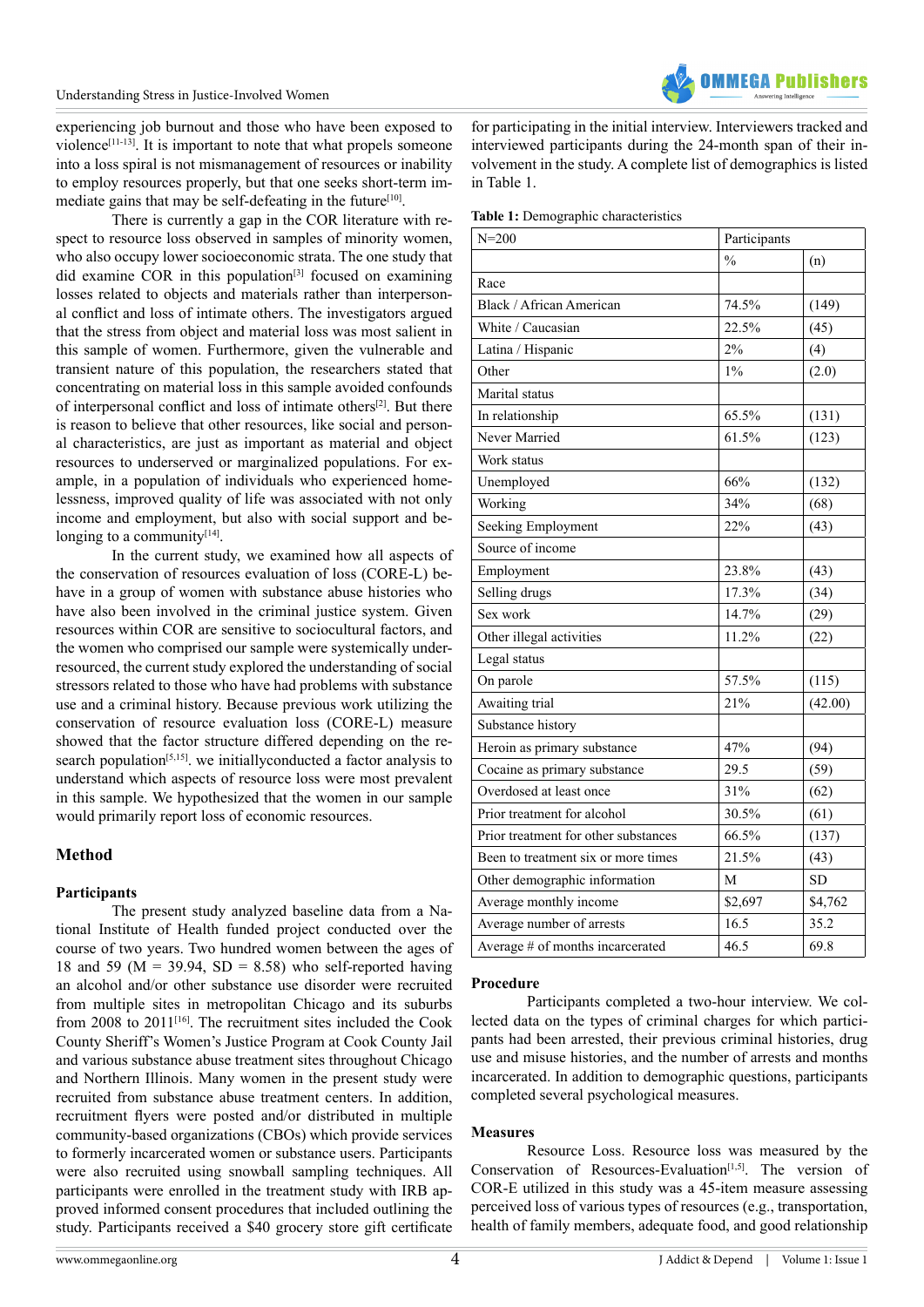

with my children). Participants were asked to rate how much they felt they lost each item over the previous three months (e.g., "housing that suits my needs".) on a 5-point scale  $(1=$  not at all to 5=greatly). COR-E is widely used and has been shown to be both reliable and valid<sup>[17]</sup>. Cronbach's alpha for our sample on this measure was 0.97.

### **Empowerment**

Empowerment was measured by the Personal Progress Scale Revised<sup>[18]</sup>. This measure is designed to measure several components of empowerment, (e.g., awareness of participation in the community, knowledge about resources in the community, personal evaluation). Items from this measure include statements such as "I am aware of my own strengths as a woman" and "I am aware of places in my community that will help me find jobs". Participants rated the frequency with which they identified with each statement on a scale from 1 (almost never) to 7 (almost always). Higher scores indicated higher feelings of empowerment. Cronbach's alpha for our sample was 0.87

#### **Depressive symptomatology**

Depressive symptomatology was measured by the Beck Depression Inventory- $II^{[19]}$  $II^{[19]}$  $II^{[19]}$ . The BDI is a 21-item self-report measure that asks participants about the severity of depressive symptomatology experienced over the previous two weeks. For each symptom, participants choose the option that is most indicative of their feelings over the previous two weeks. (e.g., Self-Dislike: 0. I feel the same about myself as ever; 1. I have lost confidence in myself; 2. I am disappointed in myself; 3. I dislike myself). Higher scores correspond to higher levels of depressive symptomatology. Cronbach's alpha for our sample was 0.92.

### **Statistical Tests**

We conducted five sets of analyses: 1) descriptive analyses of the sample's resource loss and empowerment scores 2) an exploratory factor analysis (EFA) to replicate the dimensions of the CORE-L measure from previous studies 3) a corrected item total correlation (CITC) to reduce items in the CORE-L, 4) a confirmatory factor analysis (CFA) to measure the validity of the items derived from the CITC, and 5) regression analyses using items derived from the CITC to predict scores on the Personal Progress Scale-Revised (PPS-R) and Beck's Depression Inventory (BDI-II).

### **Results**

### **Descriptives**

We computed descriptive statistics on our variables of interest: resource loss, empowerment, and depressive symptoms. On average, women in our sample perceived themselves as having had much change in resource loss (M= 1.93, SD= 0.85), high feelings of empowerment (M= 5.16, SD=0.84), and low depressive symptoms (M= 0.51, SD= 0.46). See Table 1.

### **Exploratory Factor Analysis**

Preliminary analyses were conducted on the 45-item CORE-L to assess whether the data were appropriate for an EFA. The Kaiser-Meyer-Olkin Measure of Sampling Adequacy (KMO=.92) indicated the matrix was suitable. Bartlett's test of

A parallel analysis was conducted to determine the appropriate number of factors to extract. The parallel analysis suggested that three factors adequately fit the model (see Figure 1). An exploratory factor analysis was conducted forcing three factors using oblique rotation and MLR estimation. The Geomin rotated factor loadings on the three factor solution demonstrated that there were a number of cross-loadings and other items that did not load onto any one single factor. We proceeded to force a 2-factor solution which, again, yielded several cross-loadings (see Table 2). Further reductive analyses were deemed necessary in order to better understand resource loss within the sample.

|  |  |  |  | Table 2: Geomin Rotated Loadings on 2 Factor Solution (cont) |  |  |
|--|--|--|--|--------------------------------------------------------------|--|--|
|--|--|--|--|--------------------------------------------------------------|--|--|

| <b>COR-E Loss Items</b>                          | Factor 1 | Factor 2 |
|--------------------------------------------------|----------|----------|
| 1. Feeling that I am successful                  | $0.565*$ | 0.030    |
| 2. Feeling valuable to others                    | $0.660*$ | $-0.005$ |
| 3. Intimacy with spouse or partner               | $0.488*$ | 0.012    |
| 4. Feeling that I have control over my life      | $0.670*$ | 0.039    |
| 5. Providing children's essentials               | $0.380*$ | 0.118    |
| 6. Feeling that my life is peaceful              | $0.693*$ | 0.015    |
| 7. Acknowledgment of my accomplishments          | $0.758*$ | 0.051    |
| 8. Sense of commitment                           | $0.792*$ | $-0.079$ |
| 9. Intimacy with at least one friend             | $0.693*$ | $-0.140$ |
| 10. Self-discipline                              | $0.762*$ | 0.004    |
| 11. Motivation to get things done                | $0.892*$ | $-0.165$ |
| 12. Spouse/partners health                       | $0.535*$ | $-0.010$ |
| 13. Adequate income                              | 0.051    | $0.592*$ |
| 14. Feeling that I know who I am                 | $0.744*$ | $-0.076$ |
| 15. Feeling independent                          | $0.730*$ | 0.089    |
| 16. Companionship                                | $0.689*$ | $-0.076$ |
| 17. Knowing where I am going with my life        | $0.748*$ | 0.037    |
| 18. Family stability                             | $0.672*$ | 0.003    |
| 19. Sense of pride in myself                     | $0.697*$ | $0.167*$ |
| 20. Intimacy with one or more family members     | $0.543*$ | 0.101    |
| 21. Time for work                                | $0.320*$ | $0.442*$ |
| 22. Feeling that I am accomplishing my goals     | $0.708*$ | 0.053    |
| 23. Good relationship with my children           | $0.496*$ | 0.127    |
| 24. Time with loved ones                         | $0.540*$ | $0.265*$ |
| 25. Hope                                         | 0.881*   | $-0.078$ |
| 26. Children's health                            | $0.474*$ | $-0.010$ |
| 27. Feeling that my future success depends on me | 0.788*   | $-0.077$ |
| 28. Personal health                              | $0.688*$ | $-0.128$ |
| 29. Housing that suits my needs                  | $0.474*$ | $0.204*$ |
| 30. Sense of optimism                            | $0.791*$ | 0.044    |
| 31. Adequate food                                | $0.701*$ | $-0.119$ |
| 32. Stable employment                            | 0.016    | 0.807*   |
| 33. Affection from others                        | $0.707*$ | 0.035    |
| 34. Financial stability                          | $-0.019$ | $0.852*$ |
| 35. Feeling that my life has meaning/purpose     | $0.810*$ | 0.013    |
| 36. Positive feelings about myself               | $0.861*$ | 0.000    |
| 37. People I can learn from                      | $0.727*$ | $-0.054$ |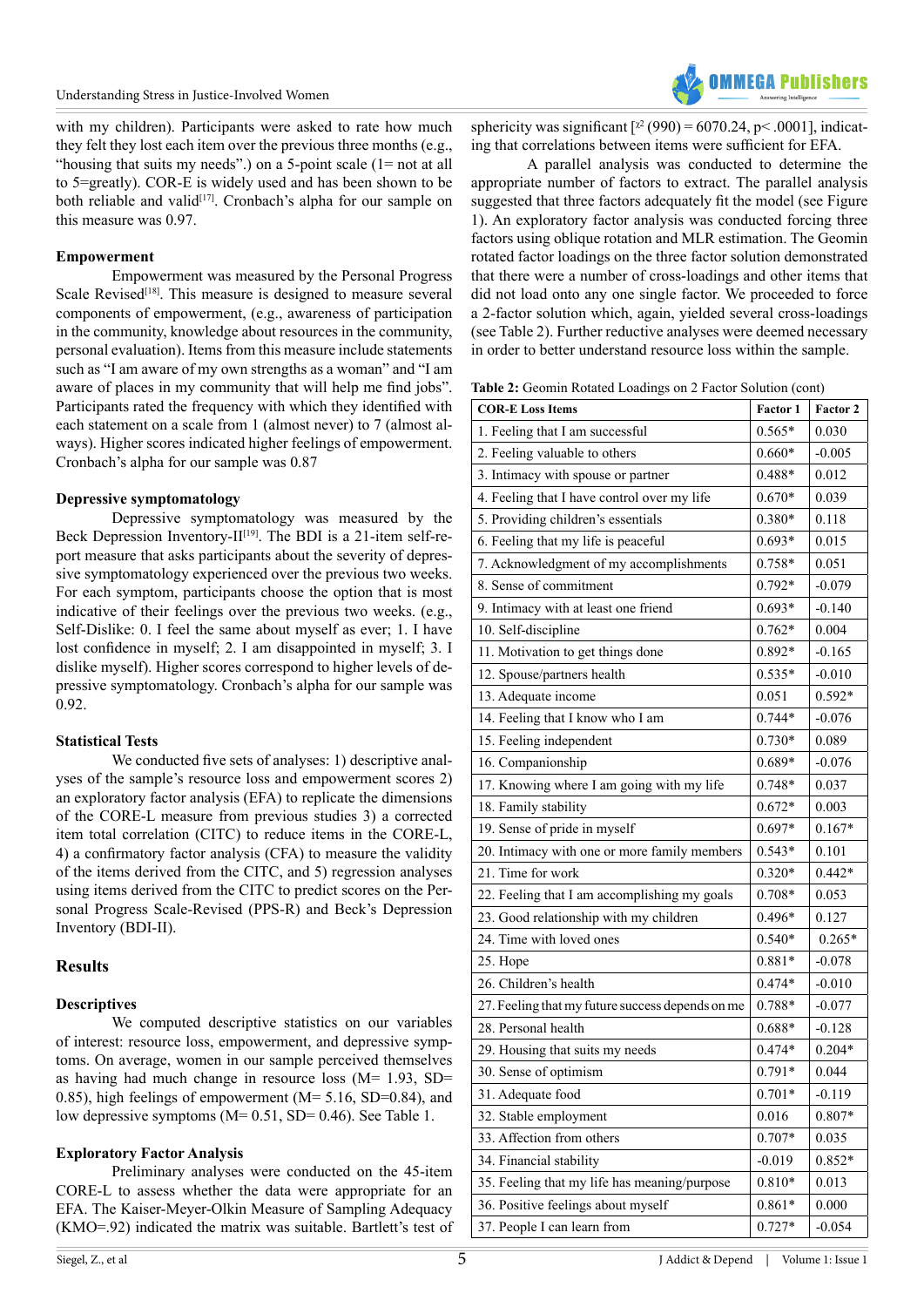Understanding Stress in Justice-Involved Women

| 38. Money for transportation                                               | $0.312*$ | $0.463*$ |
|----------------------------------------------------------------------------|----------|----------|
| 39. Medical insurance                                                      | 0.006    | $0.578*$ |
| 40. Involvement with church, synagogue, etc.                               | $0.332*$ | 0.183    |
| 41. Loyalty of friends                                                     | $0.540*$ | 0.153    |
| 42. Help with child care                                                   | 0.260    | $-0.124$ |
| 43. Involvement in organizations with others<br>who have similar interests | $0.560*$ | $-0.046$ |
| 44. Financial help if needed                                               | $0.426*$ | 0.245    |
| 45. Health of family/close friends                                         | $0.658*$ | $-0.003$ |

\*significant at 5% level



Figure 1: Parallel analysis on 45-items CORE-Loss<sup>1</sup>

#### **Corrected Item Total Correlation**

To obtain a concise measure of loss, we ran corrected item total correlations on the 45-item CORE-L scale. We then iteratively took out items one-by-one until all corrected item total correlation loadings for the remaining items were above 0.75. Five items remained using this method. One item (motivation to get things done) was removed because of high residuals correlating with the other items (see Table 3), leaving a final scale of 4 items.

|                                                    | Mean if<br><b>Item</b><br>Deleted | Variance<br>if<br>Item<br>Deleted | $S$ c a l e $S$ c a l e $C$ corrected<br>Item Total<br>Correla-<br>tion | Cronbach's<br>if<br>Alpha<br>Item<br>Deleted |
|----------------------------------------------------|-----------------------------------|-----------------------------------|-------------------------------------------------------------------------|----------------------------------------------|
| Hope                                               | 5.345                             | 10.961                            | 0.784                                                                   | 0.904                                        |
| Sense of optimism                                  | 5.385                             | 11.534                            | 0.792                                                                   | 0.901                                        |
| Feeling that my life<br>has meaning / pur-<br>pose | 5.425                             | 10.939                            | 0.822                                                                   | 0.891                                        |
| Positive<br>feelings<br>about myself               | 5.415                             | 11.128                            | 0.855                                                                   | 0.88                                         |

**Table 3:** CORE-Loss 45-item Reduction

To assess whether our reduced, 4-item measure of CORE-L was reliable, we used the Spearman-Brown prophecy formula<sup>[21,22]</sup>. The expected reliability of a 4-item solution, based on the formula, was .72. Given that reliability for our 4-item measure was much greater than .72 ( $\alpha$ = 0.92), we concluded that our reduced scale had high reliability.

### **Confirmatory Factor Analysis**

A confirmatory factor analysis was conducted on the four-items yielded from the CITC. This was done to demonstrate that the four item solution derived from the CITC was a strong

| Table 4: Confirmatory Factor Analysis on Reduced CORE-Loss |  |
|------------------------------------------------------------|--|
|------------------------------------------------------------|--|

| CORE-Loss Item                                   | <b>Item</b><br>Load-<br><sub>1</sub> ng | Stan-<br>dard<br>Error | Z      | P      | Standard<br>Parameter<br>Estimate |
|--------------------------------------------------|-----------------------------------------|------------------------|--------|--------|-----------------------------------|
| Hope                                             | 1.001                                   |                        |        |        | 0.821                             |
| Sense of optimism                                | 0.934                                   | 0.067                  | 13.924 | < 0.01 | 0.833                             |
| Feeling that my<br>life has purpose /<br>meaning | 1.034                                   | 0.069                  | 14.880 | < 0.01 | 0.873                             |
| Positive feelings<br>about myself                | 1.025                                   | 0.065                  | 15.672 | < 0.01 | 0.913                             |

Note:  $x^2(df = 2) = 1.107$ ,  $p = .5749$ , CFI= 1.00, SRMR= 0.005

#### **Regression analysis**

Regressions were used to assess the association of resource loss and empowerment. Resource loss, as measured by the CORE-L, was entered as a predictor with empowerment, as measured by PPSR, as the outcome. We ran separate regressions with the 45-item measure as a predictor and with the 4-item measure as a predictor. There was a significant negative relationship between the 45-item CORE-L scale and feelings of empowerment ( $B = -0.008$ ,  $p < 0.00$ ), suggesting that the higher the one's feelings of experienced resource loss, the lower one's feelings of empowerment. This finding was replicated with the 4-item CORE-L, as there was a significant negative association between the 4-item CORE-L scale and PPSR  $(B=-.078, p<0.00;$ see Table 5).

**Table 5:** 4-item and 45-item CORE-Loss as Predictors of Depression

|                | B     | <b>SE</b> |       | Sig.  | Partial Eta<br>Squared |
|----------------|-------|-----------|-------|-------|------------------------|
| 4-Item CORE-L  | 1.021 | 0.138     | 7.373 | 0.000 | 0.215                  |
| 45-Item CORE-L | 0.111 | 0.016     | 6.868 | 0.000 | 0.192                  |

Regressions were also used to assess the association between resource loss and depressive symptoms. Resource loss, as measured by the CORE-L, was entered as a predictor with depressive symptoms, as measured by BDI scores, as the outcome. We ran separate regressions with the 45-item measure as a predictor and with the 4-item measure as a predictor. There was a significant positive relationship between the 45-item CORE-L scale and depressive symptoms  $(B=.111, p<0.00)$ , suggesting that the more one experienced resource loss, the greater the depressive symptoms. This finding was replicated with the 4-item CORE-L, as there was a significant positive association between the 4-item CORE-L scale and BDI (B=  $1.021$ , p<0.00; see Table 6).

**Table 6:** 4-item and 45-item CORE-Loss as Predictors of Empowerment

|                | в        | <b>SE</b> |           | Sig.  | Partial Eta<br>Squared |
|----------------|----------|-----------|-----------|-------|------------------------|
| 4-Item CORE-L  | $-0.078$ | 0.012     | $-0.6461$ | 0.000 | 0.187                  |
| 45-Item CORE-L | $-0.008$ | 0.001     | $-5.588$  | 0.000 | 0.146                  |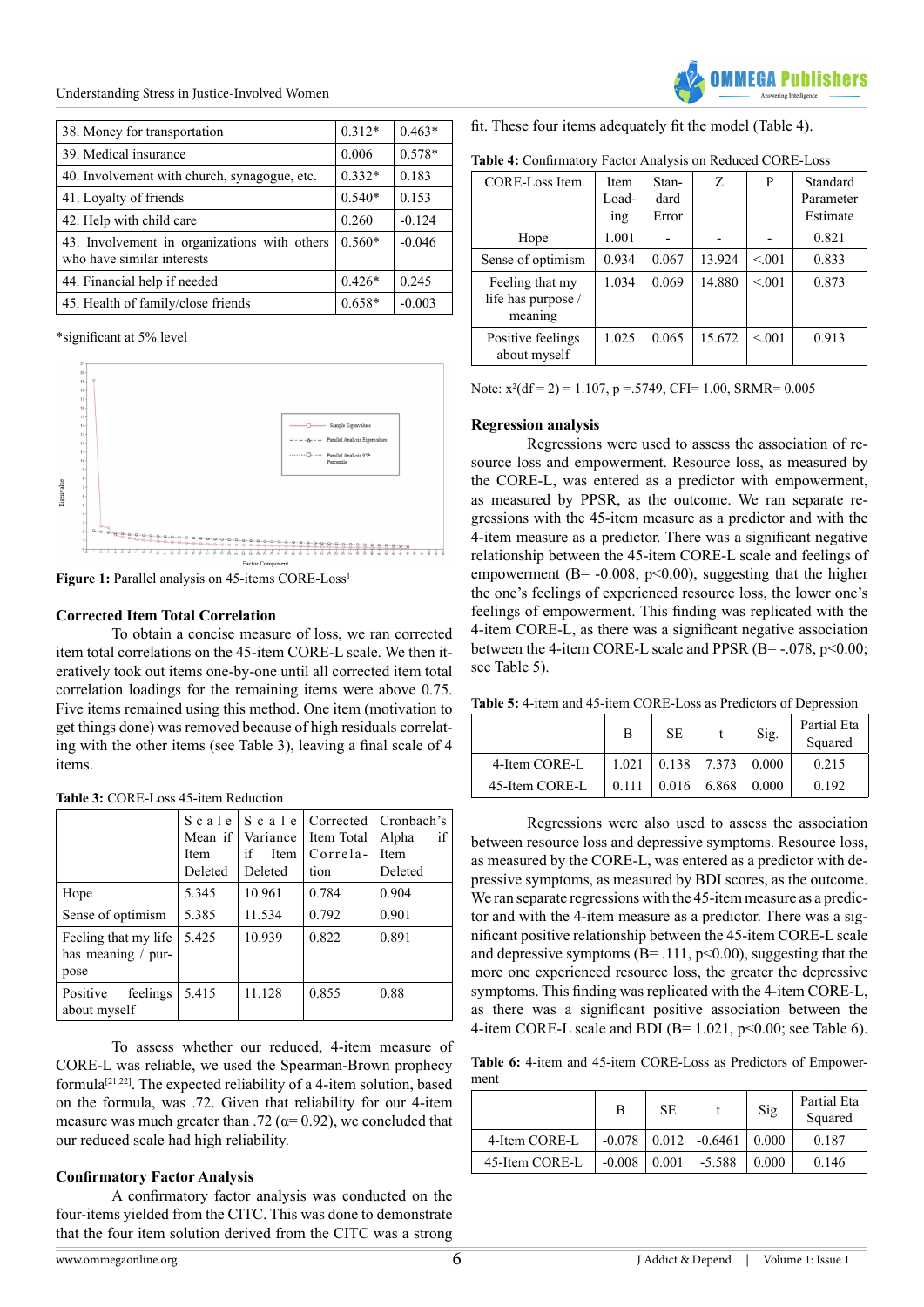

#### **Discussion**

This study examined resource loss in a sample of justice-involved women who have previously had problems with substance abuse. Many of the women in our sample were underresourced. Given that resource loss manifests differently in diverse populations (e.g., a group of individuals with post-traumatic stress will value different resources than a group of people who experienced homelessness), we expected that the women in our sample would report loss of economic resources the most. But the resources that were found to be highly correlated among the women who comprise our sample were what we have termed "self-resources." These resources were hope, sense of optimism, feeling life has purpose/meaning, and positive feelings about oneself.

To arrive at an accurate portrayal of loss, we ran a factor analysis to understand how the conservation of resources model would function in this particular sample of women. However, our 3-factor solution had many cross-loadings, and a 2-factor solution did not provide clear factors. After item reduction, we found that hope, sense of optimism, feeling life has purpose/meaning, and positive feelings about oneself were highly correlated. A similar method exploring the COR-E was utilized by[\[22\]](#page-5-8), which reduced a 52-item scale modified from Hobfoll et al. to a 19-item scale. These 19 items included internal and external resources, such as companionship, time with loved ones, and adequate sleep. The resources that highly correlated in our sample differed in that the 4-items were internal, or self-resources, which may prove to be valued in this particular underresourced group of women.

The fact that our findings reveal self-resources is especially interesting in this research sample. Given that the women in our study were recently released from substance use treatment or jail, one would expect for them to have experienced a spiral of losses. However, given these self-items were so highly correlated, it may be that when leaving such institutions, these resources are especially valuable. An additional explanation for these items correlating with one another is that dozens of the items on Hobfoll's 45-item measure may not pertain to women leaving jail or substance abuse treatment. Items such as medical insurance, money for transportation or time for work may not have been applicable at the time of the interview. This may also account for one of our studies limitations, which was a lack of variance among the answers. The vast majority of the responses revealed items such as medical insurance having not been lost at all. There is sufficient reason to believe that this item and other similar items were not valued at the time of the interview, or that the individuals never had such a resource in the first place, meaning, one cannot lose what she never had.

The finding that the four items that highly correlated were related to characteristics and perception of self may be why we found a significant relationship with empowerment and depression. Empowerment and depression are believed to relate to certain intrapersonal characteristic[s\[23,24\]](#page-5-9). Yet our findings reveal that the 45-item measure was similarly associated to empowerment and depression. This may suggests that the 4-items in the reduced measure were the primary reason for the results, or that feeling loss of any resources is related to feelings of empowerment and depression. Future research should delineate whether all resources are valued similarly with regard to empowerment

#### and depression.

Another limitation is that our data were skewed. The MLR estimation, while robust against some violation of normal-ity, may still not yield optimal solutions<sup>[\[25\]](#page-5-10)</sup>. However, alternative techniques involving assumptions of distribution are largely experimental at this time. Perhaps one reason that the data were skewed is due to the nature of the COR measure; individuals are asked how much they feel they have lost something over some period of time. However, it may be difficult for participants to quantify how much they have lost something, especially if they feel they never had it in the first place. Perhaps a better way to measure resource loss is to ask people more generally how they feel about a resource at a given time, and assess if their feelings about specific resources changesat different time points. This is similar to the method employed in Zwiebach<sup>[9]</sup> et al.'s study where change scores were calculated for resource loss based on ratings at two separate time points. This gave the investigators variability in resource change scores, which enabled them to categorize their participants into separate groups depending on their resource loss: high resource loss, resource gain, and resource stable.

The notion that resources can be framed in larger sociocultural constructs creates a space to examine how one's stress can be influenced by her environment. People with criminal histories and substance abuse carry with them a stigma imposed by the environment in which they find themselves living in. To understand environmental stressors which occur at systemic levels, theories such as COR are especially relevant today because they more accurately reflect the sociocultural context of individuals' experience. Though hope, sense of optimism, feeling that life has purpose/meaning, and positive feelings about oneself were found to be specific to this sample, perhaps future research working with populations in the field of criminal justice and the addictions may inquire about these self-resources.

#### **References**

<span id="page-4-0"></span>[1. Hobfoll, S. E. Conservation of resources: A new attempt at conceptu](http://www.ncbi.nlm.nih.gov/pubmed/2648906)[alizing stress. \(1989\). Am Psychol. 44\(3\): 513-524.](http://www.ncbi.nlm.nih.gov/pubmed/2648906)

<span id="page-4-6"></span>[2. Hobfoll, S. E., Johnson, R. J., Ennis, N., et al. Resource loss, resource](http://www.ncbi.nlm.nih.gov/pubmed/12635922) [gain, and emotional outcomes among inner city women. \(2003\). J Pers](http://www.ncbi.nlm.nih.gov/pubmed/12635922) [Soc Psychol. 84\(3\): 632-643.](http://www.ncbi.nlm.nih.gov/pubmed/12635922) 

<span id="page-4-1"></span>[3. Thoits, P. Self, Identity, Stress, and Mental Health. \(2013\). Handbook](http://link.springer.com/chapter/10.1007/978-94-007-4276-5_18) [of the Sociology of Mental Health. 357-377.](http://link.springer.com/chapter/10.1007/978-94-007-4276-5_18)

<span id="page-4-2"></span>[4. Hobfoll, S. E. Social and psychological resources and adaptation.](http://psycnet.apa.org/index.cfm?fa=buy.optionToBuy&id=2002-06478-001) [\(2002\). Review of General Psychology. 6\(4\): 307-324.](http://psycnet.apa.org/index.cfm?fa=buy.optionToBuy&id=2002-06478-001)

<span id="page-4-3"></span>[5. Hobfoll, S. E., Lilly, R. S. Resource conservation as a strategy for](http://psycnet.apa.org/psycinfo/1993-37500-001) [community psychology. \(1993\). Journal of Community Psychology.](http://psycnet.apa.org/psycinfo/1993-37500-001) [21\(2\): 128-148.](http://psycnet.apa.org/psycinfo/1993-37500-001) 

[6. Hobfoll, S. E., Tracy, M., Galea, S. The impact of resource loss and](http://www.ncbi.nlm.nih.gov/pubmed/17195971) [traumatic growth on probable PTSD and depression following terrorist](http://www.ncbi.nlm.nih.gov/pubmed/17195971) [attacks. \(2006\). J Trauma Stress. 19\(6\): 867-878.](http://www.ncbi.nlm.nih.gov/pubmed/17195971) 

<span id="page-4-5"></span>[7. Hobfoll, S. E. The Influence of Culture, Community, and the Nest](http://onlinelibrary.wiley.com/doi/10.1111/1464-0597.00062/abstract)[ed-Self in the Stress Process: Advancing Conservation of Resources](http://onlinelibrary.wiley.com/doi/10.1111/1464-0597.00062/abstract) [Theory. \(2001\). Applied Psychology. 50\(3\): 337.](http://onlinelibrary.wiley.com/doi/10.1111/1464-0597.00062/abstract) 

[8. Sattler, D. N., Preston, A. J., Kaiser, C. F., et al. Hurricane Georges:](http://www.ncbi.nlm.nih.gov/pubmed/12392221) [A Cross-National Study Examining Preparedness, Resource Loss, and](http://www.ncbi.nlm.nih.gov/pubmed/12392221) [Psychological Distress in the U.S. Virgin Islands, Puerto Rico, Domin](http://www.ncbi.nlm.nih.gov/pubmed/12392221)[ican Republic, and the United States. \(2002\). J Trauma Stress. 15\(5\):](http://www.ncbi.nlm.nih.gov/pubmed/12392221) [339-350.](http://www.ncbi.nlm.nih.gov/pubmed/12392221) 

<span id="page-4-4"></span>[9. Zwiebach, L., Rhodes, J., Roemer, L. Resource loss, resource gain,](http://www.ncbi.nlm.nih.gov/pubmed/21171136) [and mental health among survivors of Hurricane Katrina. \(2010\). J](http://www.ncbi.nlm.nih.gov/pubmed/21171136)